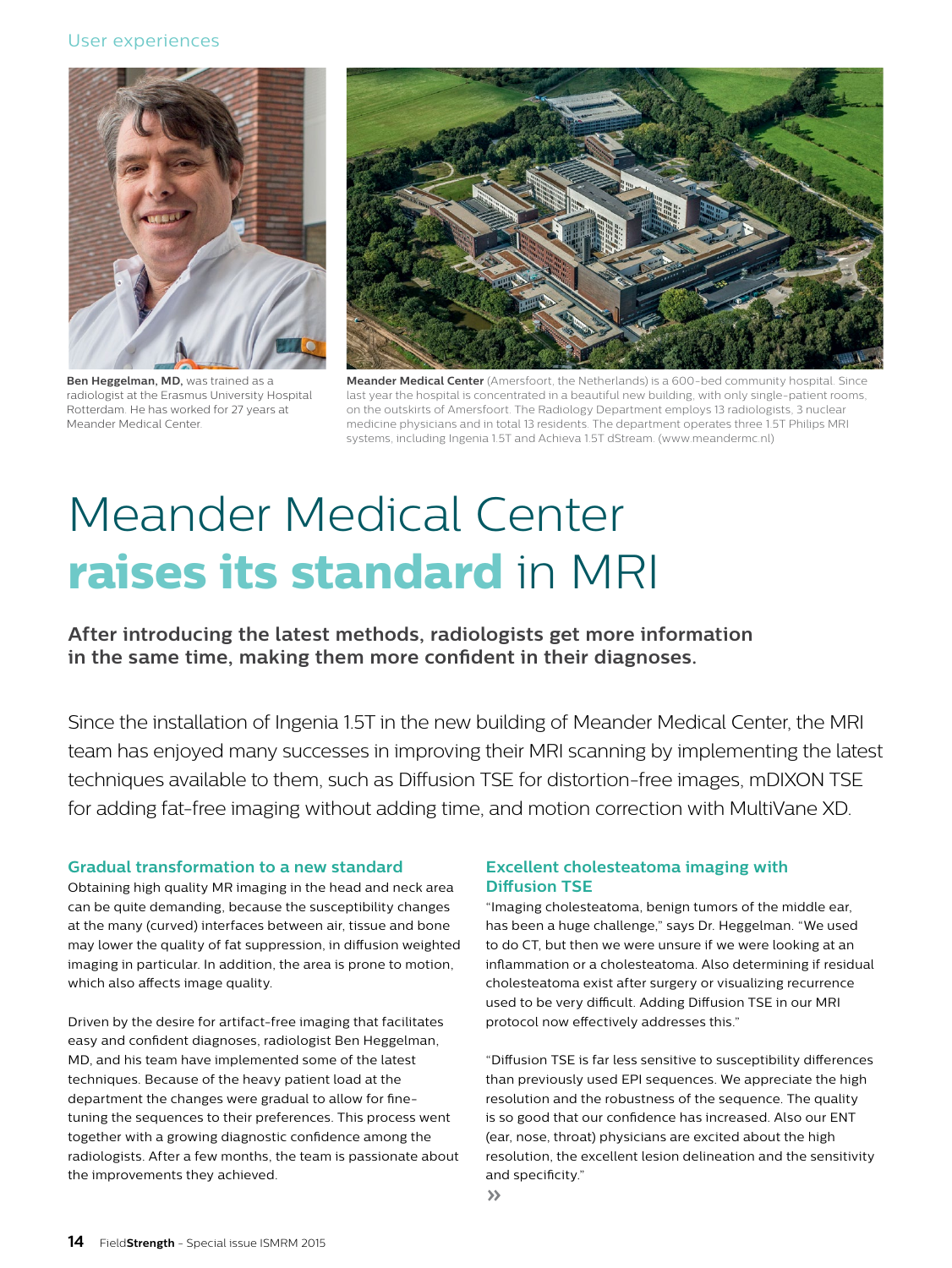# **MRI of large cholesteatoma of the right ear**

On the diffusion TSE images of this patient a large cholesteatoma is easily seen in the right middle ear. In our experience, looking only at the high signal on Diffusion TSE images may lead to some false positives, but correlation with a low ADC improves the specificity.



# *"We have high sensitivity and specificity for cholesteatoma acquisition with Diffusion TSE."*

#### **MRI motion correction with MultiVane XD**

Comparison of T2-weighted TSE imaging with and without MultiVane XD motion correction in a normal upper abdomen demonstrates the spectacular quality of the MultiVane XD images. Ingenia 1.5T with Anterior and integrated Posterior coil.





With MultiVane XD



# **MRI of bilateral nasolabial cyst**

Patient with bulge on the left base of the nose since several months underwent MRI on Ingenia 1.5T using the dS HeadNeck coil.

T2-weighted mDIXON TSE provides both water-only and in-phase image series in one scan with high quality and excellent homogenous fat suppression. Images show the bilateral nasolabial cyst. The cyst on the left is dark on T2-weighted imaging, probably because of high protein level or blood products.

Also post-contrast T1-weighted mDIXON TSE produces high quality water-only as well as in-phase images in one scan with excellent homogeneous fat suppression.



Voxel size 0.48 x 0.48 x 3.5 mm, scan time 4:22 min.



Voxel size 0.47 x 0.47 x 4 mm, scan time 2:27 min.



Voxel size 0.55 x 0.55 x 3.5 mm, scan time 2:31 min.

# *"These methods save time and produce beautiful images."*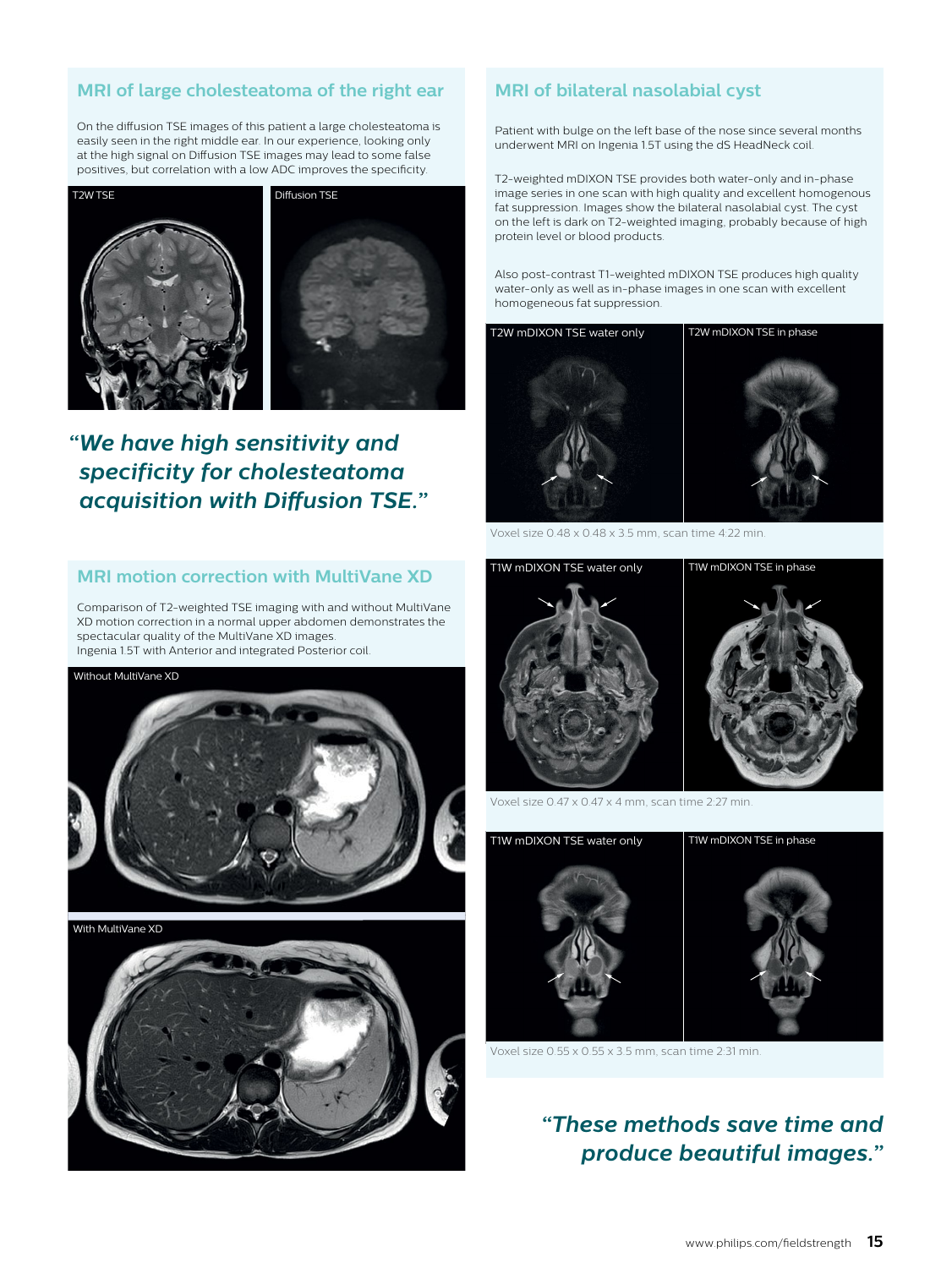#### **Low-grade osteomyelitis of the sacrum**

This patient underwent rectum amputation and radiotherapy three years before because of rectal cancer. She presented with lower back pain and was examined on Ingenia 1.5T using the integrated Posterior coil.

Edema in the sacrum is easily seen on the water-only reconstruction of the T2W mDIXON TSE. This was less obvious to recognize on the T2W without fat suppression and T1-weighted TSE images. Reactive prevertebral lymph nodes are seen. Diagnosis is low-grade osteomyelitis of the sacrum.



# **MRI of sacroiliitis**

The neurologist referred a patient who was experiencing irradiating pain in the left leg for several months for MRI of the lumbosacral region. Ingenia 1.5T with integrated Posterior coil was used.

The water-only image from the T2W mDIXON TSE scan shows edema in the region of the left sacroiliac joint, which was hard to see on the sagittal T2- and T1-weighted images. The edema was only seen on the outermost slice on the left side. No other abnormalities. CT confirms the left sided sacroiliitis, which turned out to be the first clinical presentation of Crohn's disease in this patient.

T2W mDIXON TSE voxel size 0.52 x 0.52 x 4.0 mm, scan time 4:41 min.



*"With mDIXON, we not only get T2 images but we also get a T2 with fat suppression 'for free' in the same scan."*